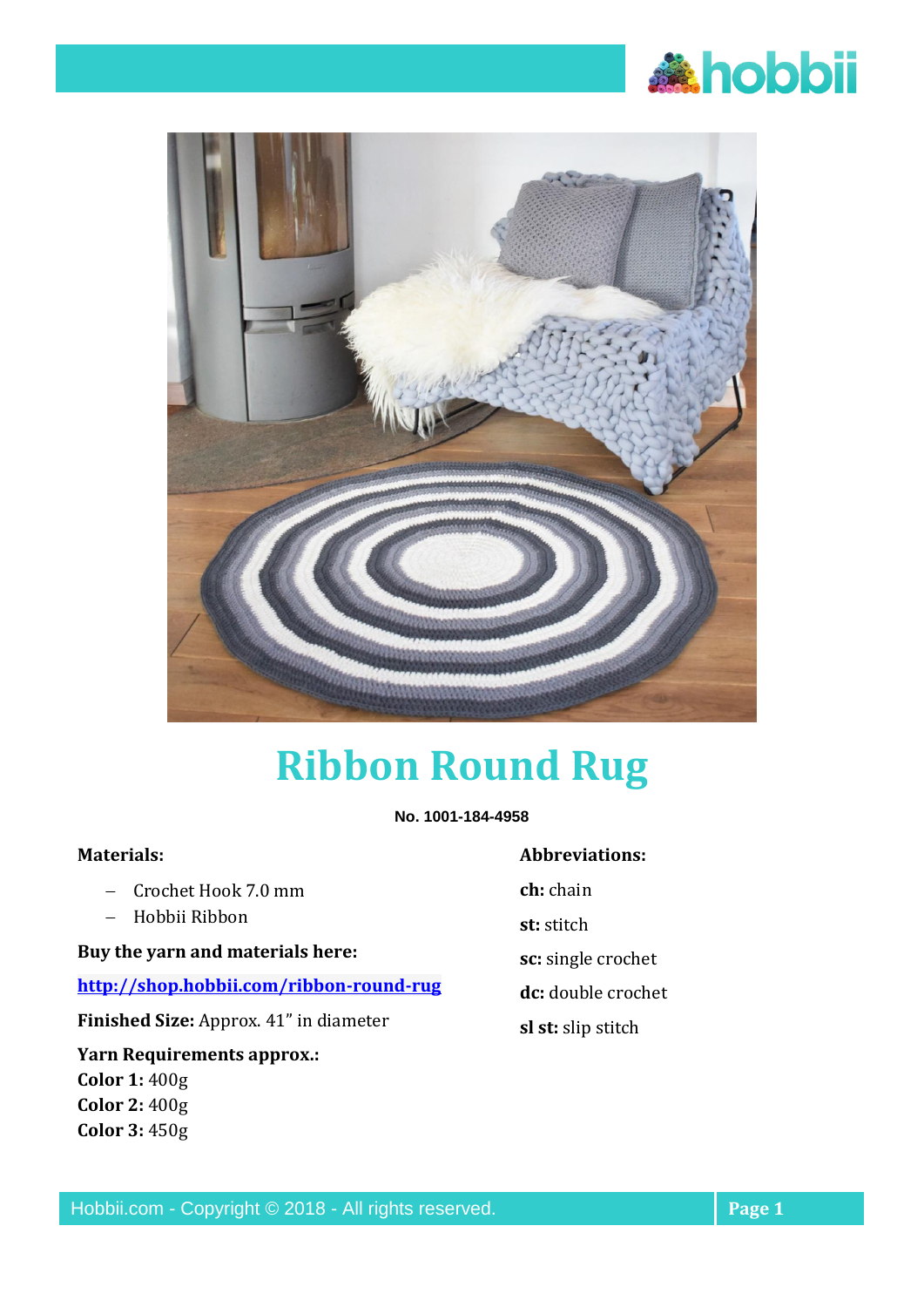

## **Pattern:** See the photo tutorial following the written pattern for clarification

#### **Note: Stagger the increases so that the rug is more round.**

- 1. **Start with color 1**. Starting with a magic ring. Ch 3 (counts as 1dc) Work 11 dc into the ring and end with a sl st in the first st. (12)
- 2. Ch 2 (counts as 1dc). Work 1 dc in the same st. Work 2 dc in each st to the end of the rnd. End with a sl st. (24)
- 3. Ch 2 (counts as 1dc). Work 2 dc in the next st. Work \*1dc, 2 dc in the next st\* Repeat \*-\* to the end of the rnd and end with a sl st in the first st. (36)
- 4. Ch 2 (counts as 1dc). Work 1 dc in the next st and 2 dc in the following st. Work \*1 dc in the next 2 sts and 2 dc in the following st\* Repeat \*-\* to the end of the rnd and end with a sl st in the first st. (48)
- 5. Ch 2 (counts as 1dc). Work 1 dc in the next 2 sts and 2 dc in the following st. Work \*1 dc in the next 3 sts and 2 dc in the following st\* Repeat \*-\* to the end of the rnd and end with a sl st in the first st. (60)
- 6. Ch 2 (counts as 1dc). Work 1 dc in the next 3 sts and 2 dc in the following st. Work \*1 dc in the next 4 sts and 2 dc in the following st\* Repeat \*-\* to the end of the rnd and end with a sl st in the first st. (72)
- 7. Ch 2 (counts as 1dc). Work 1 dc in the next 4 sts and 2 dc in the following st. Work \*1 dc in the next 5 sts and 2 dc in the following st\* Repeat \*-\* to the end of the rnd and end with a sl st in the first st. (84)
- 8. **Change to Color 2.** Ch 2 (counts as 1dc). Work 1 dc in the next 5 sts and 2 dc in the following st. Work \*1 dc in the next 6 sts and 2 dc in the following st\* Repeat \*-\* to the end of the rnd and end with a sl st in the first st. (96)
- 9. Ch 2 (counts as 1dc). Work 1 dc in the next 6 sts and 2 dc in the following st. Work \*1 dc in the next 7 sts and 2 dc in the following st\* Repeat \*-\* to the end of the rnd and end with a sl st in the first st. (108)
- 10. **Change to Color 3.** Ch 2 (counts as 1dc). Work 1 dc in the next 7 sts and 2 dc in the following st. Work \*1 dc in the next 8 sts and 2 dc in the following st\* Repeat \*-\* to the end of the rnd and end with a sl st in the first st. (120)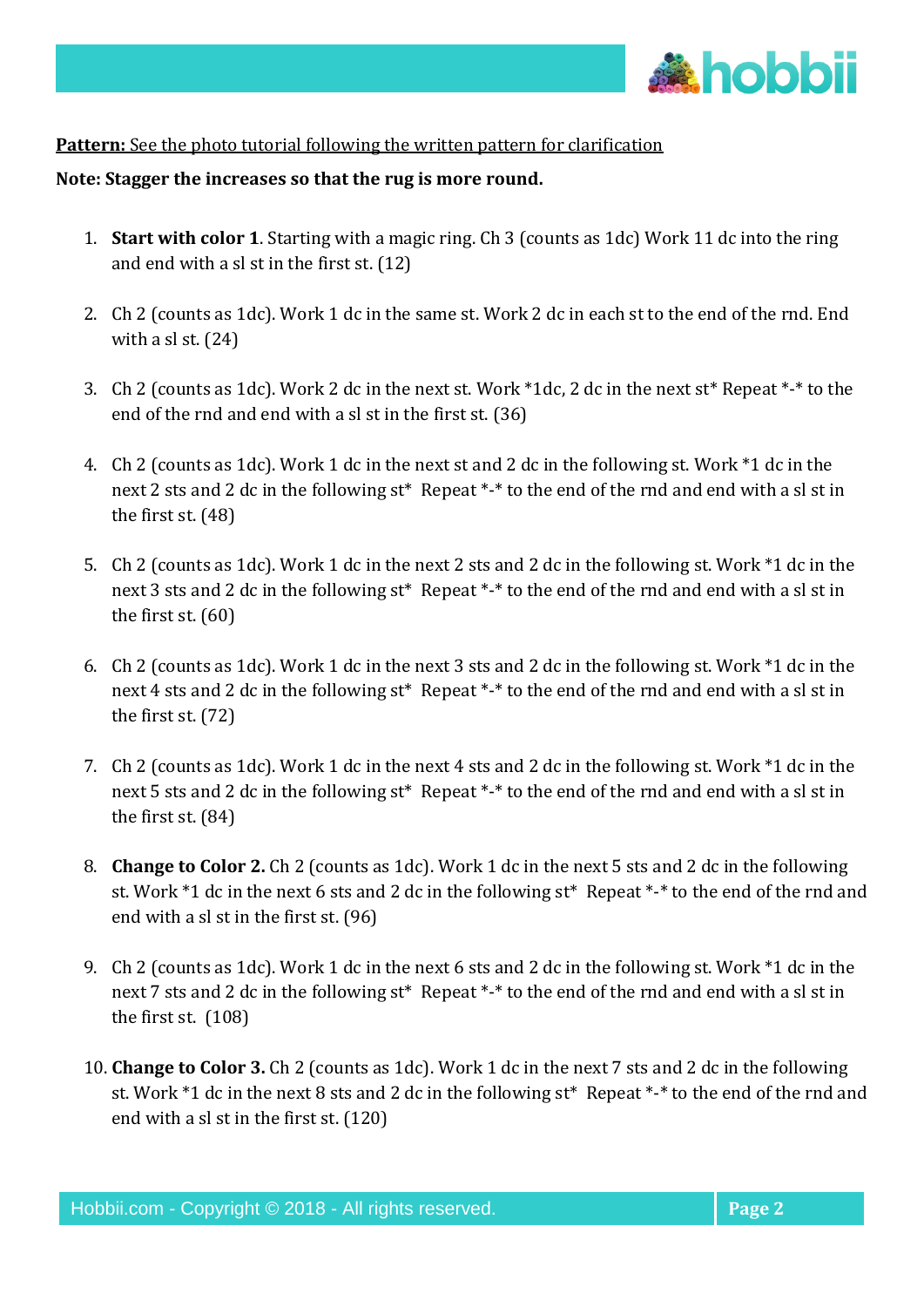

- 11. Ch 2 (counts as 1dc). Work 1 dc in the next 8 sts and 2 dc in the following st. Work \*1 dc in the next 9 sts and 2 dc in the following st\* Repeat \*-\* to the end of the rnd and end with a sl st in the first st. (132)
- 12. **Change to Color 1.** Ch 2 (counts as 1dc). Work 1 dc in the next 9 sts and 2 dc in the following st. Work \*1 dc in the next 10 sts and 2 dc in the following st\* Repeat \*-\* to the end of the rnd and end with a sl st in the first st. (144)
- 13. Ch 2 (counts as 1dc). Work 1 dc in the next 10 sts and 2 dc in the following st. Work \*1 dc in the next 11 sts and 2 dc in the following st\* Repeat \*-\* to the end of the rnd and end with a sl st in the first st. (156)
- 14. **Change to Color 2.** Ch 2 (counts as 1dc). Work 1 dc in the next 11 sts and 2 dc in the following st. Work \*1 dc in the next 12 sts and 2 dc in the following st\* Repeat \*-\* to the end of the rnd and end with a sl st in the first st. (168)
- 15. Ch 2 (counts as 1dc). Work 1 dc in the next 12 sts and 2 dc in the following st. Work \*1 dc in the next 13 sts and 2 dc in the following st\* Repeat \*-\* to the end of the rnd and end with a sl st in the first st. (180)
- 16. **Change to Color 3.** Ch 2 (counts as 1dc). Work 1 dc in the next 13 sts and 2 dc in the following st. Work \*1 dc in the next 14 sts and 2 dc in the following st\* Repeat \*-\* to the end of the rnd and end with a sl st in the first st. (192)
- 17. Ch 2 (counts as 1dc). Work 1 dc in the next 14 sts and 2 dc in the following st. Work \*1 dc in the next 15 sts and 2 dc in the following st<sup>\*</sup> Repeat \*-\* to the end of the rnd and end with a sl st in the first st. (204)
- 18. **Change to Color 1.** Ch 2 (counts as 1dc). Work 1 dc in the next 15 sts and 2 dc in the following st. Work \*1 dc in the next 16 sts and 2 dc in the following st\* Repeat \*-\* to the end of the rnd and end with a sl st in the first st. (216)
- 19. Ch 2 (counts as 1dc). Work 1 dc in the next 16 sts and 2 dc in the following st. Work \*1 dc in the next 17 sts and 2 dc in the following st\* Repeat \*-\* to the end of the rnd and end with a sl st in the first st. (228)
- 20. **Change to Color 2.** Ch 2 (counts as 1dc). Work 1 dc in the next 17 sts and 2 dc in the following st. Work \*1 dc in the next 18 sts and 2 dc in the following st\* Repeat \*-\* to the end of the rnd and end with a sl st in the first st.. (240)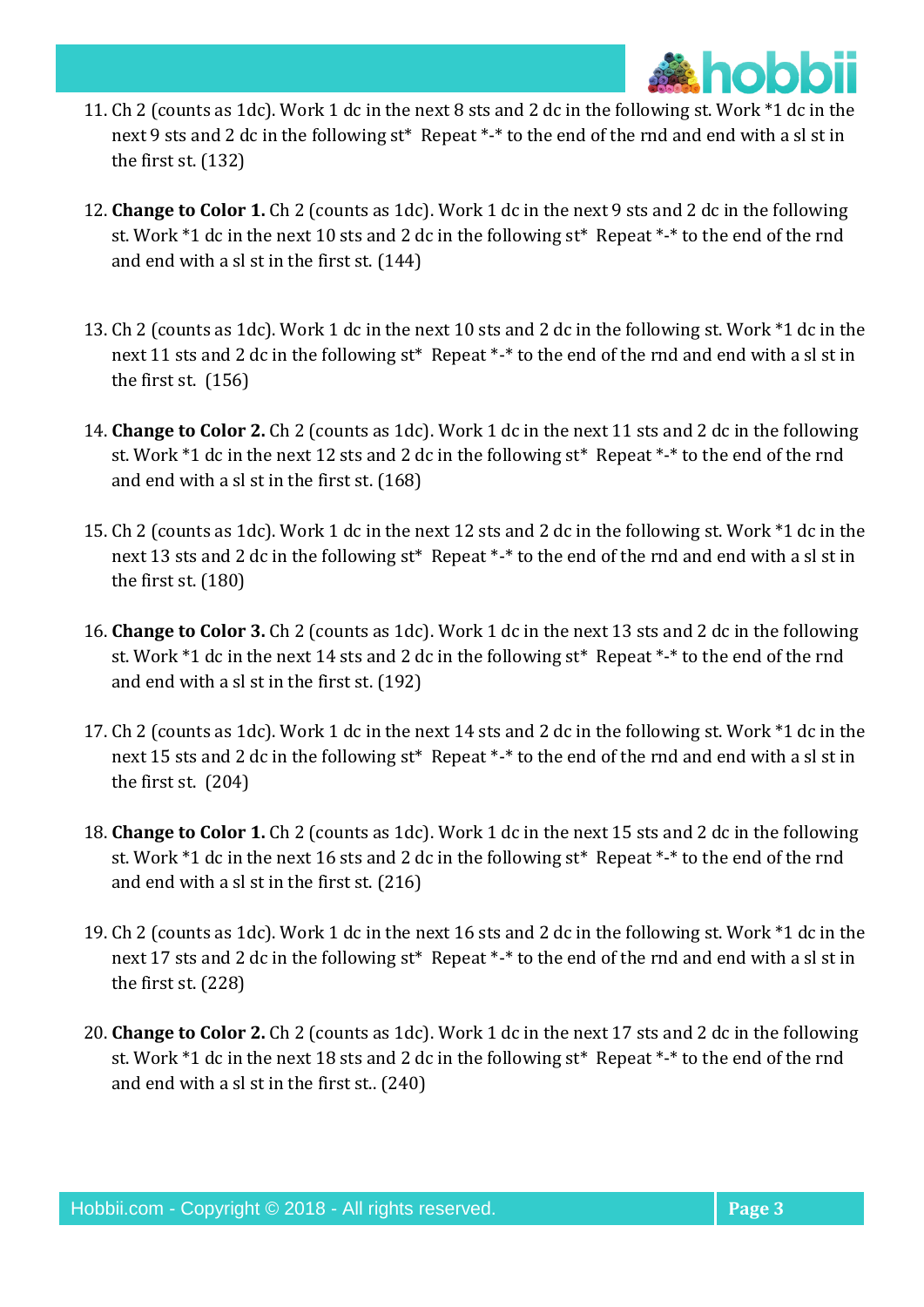

- 21. L Ch 2 (counts as 1dc). Work 1 dc in the next 18 sts and 2 dc in the following st. Work \*1 dc in the next 19 sts and 2 dc in the following st\* Repeat \*-\* to the end of the rnd and end with a sl st in the first st. (252)
- 22. **Change to Color 3.** Ch 2 (counts as 1dc). Work 1 dc in the next 19 sts and 2 dc in the following st. Work \*1 dc in the next 20 sts and 2 dc in the following st\* Repeat \*-\* to the end of the rnd and end with a sl st in the first st. (264)
- 23. Ch 2 (counts as 1dc). Work 1 dc in the next 20 sts and 2 dc in the following st. Work \*1 dc in the next 21 sts and 2 dc in the following st\* Repeat \*-\* to the end of the rnd and end with a sl st in the first st. (276)
- 24. **Change to Color 1.** Ch 2 (counts as 1dc). Work 1 dc in the next 21 sts and 2 dc in the following st. Work \*1 dc in the next 22 sts and 2 dc in the following st\* Repeat \*-\* to the end of the rnd and end with a sl st in the first st. (288)
- 25. Ch 2 (counts as 1dc). Work 1 dc in the next 22 sts and 2 dc in the following st. Work \*1 dc in the next 23 sts and 2 dc in the following st\* Repeat \*-\* to the end of the rnd and end with a sl st in the first st. (300)
- 26. **Change to Color 2.** Ch 2 (counts as 1dc). Work 1 dc in the next 23 sts and 2 dc in the following st. Work \*1 dc in the next 24 sts and 2 dc in the following st\* Repeat \*-\* to the end of the rnd and end with a sl st in the first st. (312)
- 27. Ch 2 (counts as 1dc). Work 1 dc in the next 24 sts and 2 dc in the following st. Work \*1 dc in the next 25 sts and 2 dc in the following st\* Repeat \*-\* to the end of the rnd and end with a sl st in the first st. (324)
- 28. **Change to Color 3.** Ch 2 (counts as 1dc). Work 1 dc in the next 25 sts and 2 dc in the following st. Work \*1 dc in the next 26 sts and 2 dc in the following st\* Repeat \*-\* to the end of the rnd and end with a sl st in the first st. (336)
- 29. Ch 2 (counts as 1dc). Work 1 dc in the next 26 sts and 2 dc in the following st. Work \*1 dc in the next 27 sts and 2 dc in the following st\* Repeat \*-\* to the end of the rnd and end with a sl st in the first st. (348)
- 30. Ch 1. Work 1 sc in each st to the end of the rnd. End with a sl st. (348) Cut the yarn and weave in the ends.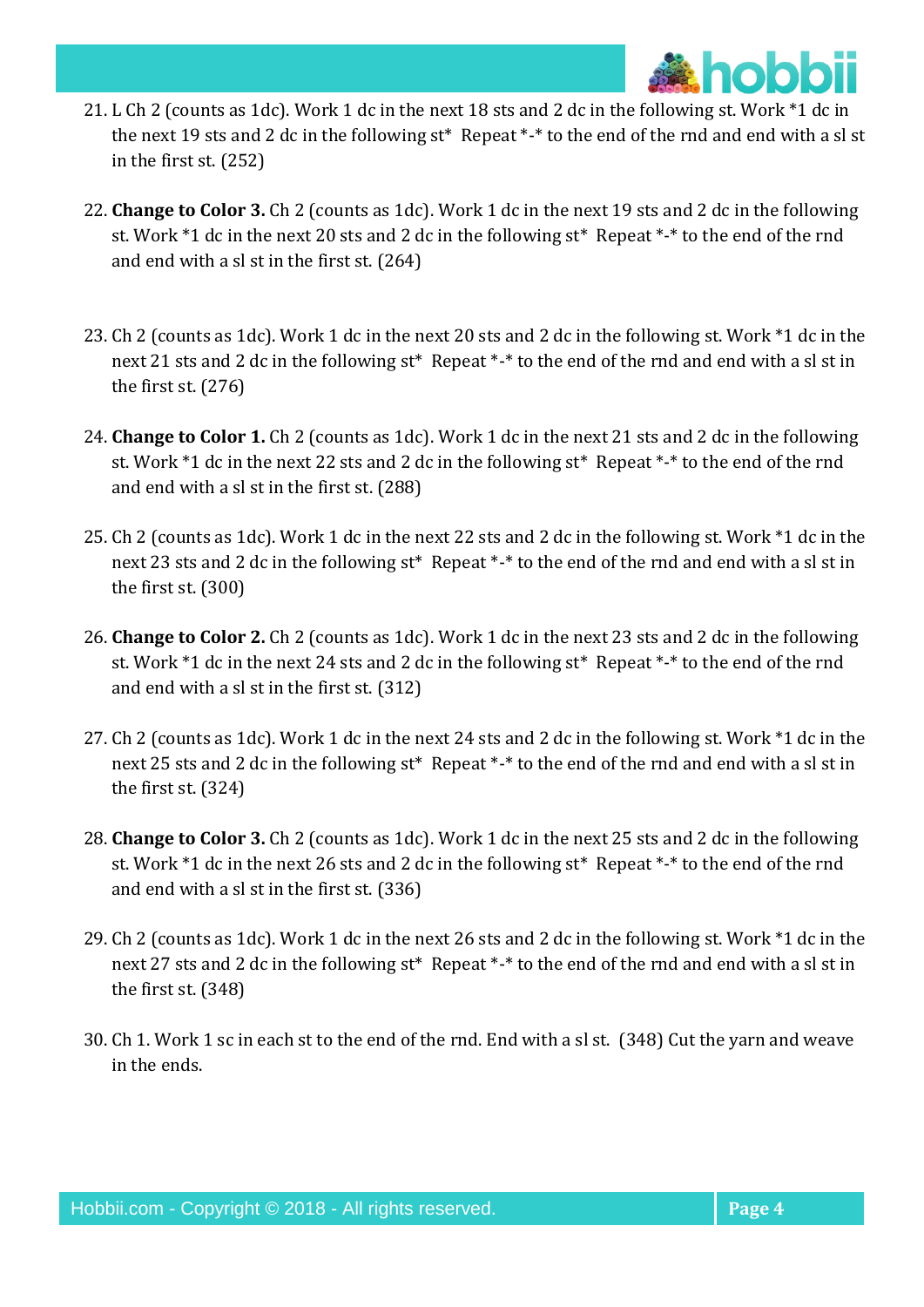

# **TIP:**

Add Rico Sock Stop "rubber milk" to the backside of the rug to keep it from slipping.



# **Photo Tutorial:**



1. Begin with a magic ring. Ch 3 (counts as 1 dc)



2. Work 11 dc into the ring and end with a sl st in the first st. (12)





3. Ch 2 (counts as 1 dc). 4. Work 1 dc into the same st.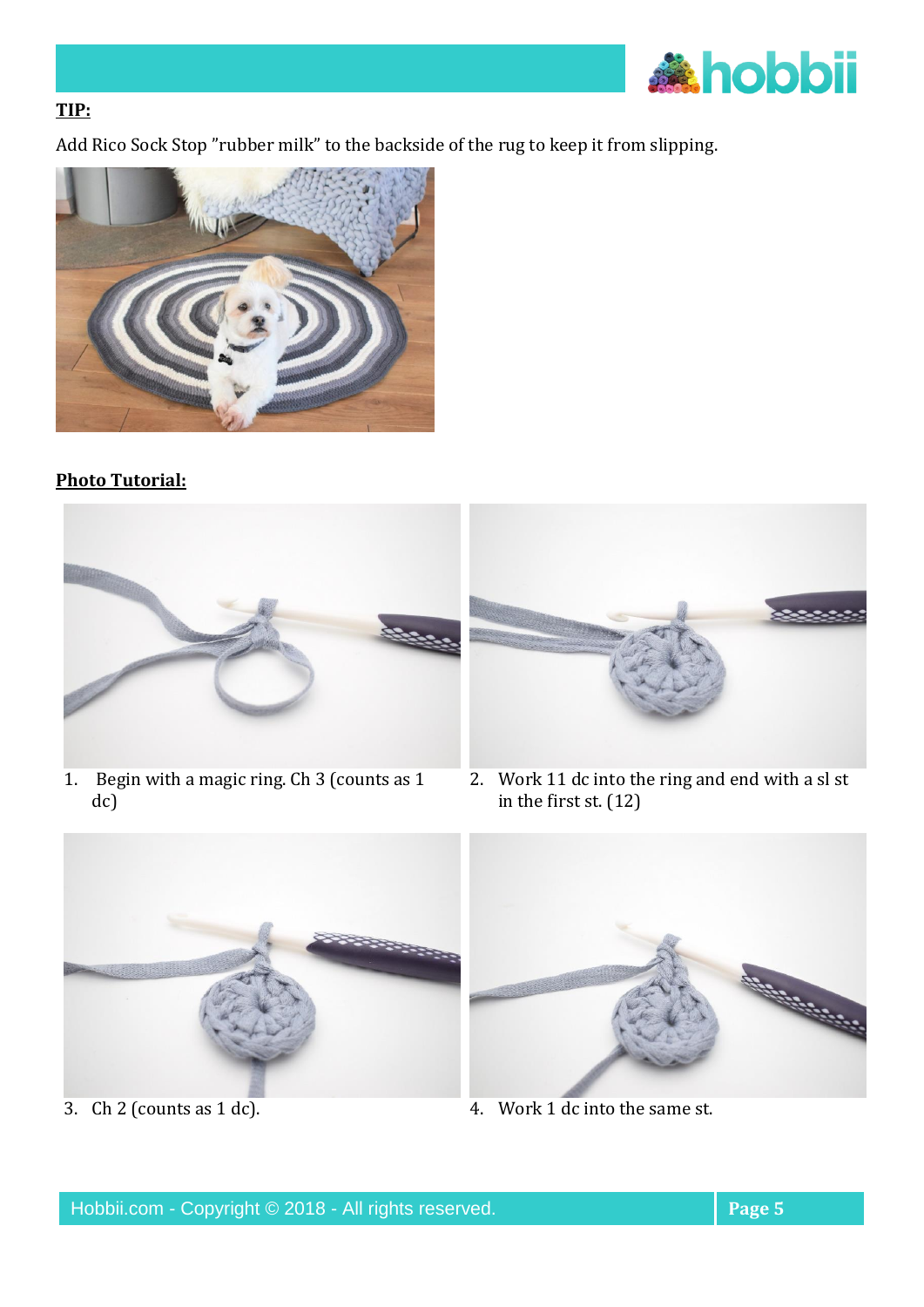



5. Work 2 dc into each st to the end of the rnd. End with a sl st in the first st. (24)



6. Ch 2 (counts as 1dc).





7. Work 1 dc in the next st. 8. Work \*1 dc, 2 dc in the following st\*



9. Repeat \*-\* to the end of the rnd and end with a sl st in the first st. (36)



10. Continue as described in the pattern with the rnds and color changes. End with 1 rnd of sc.